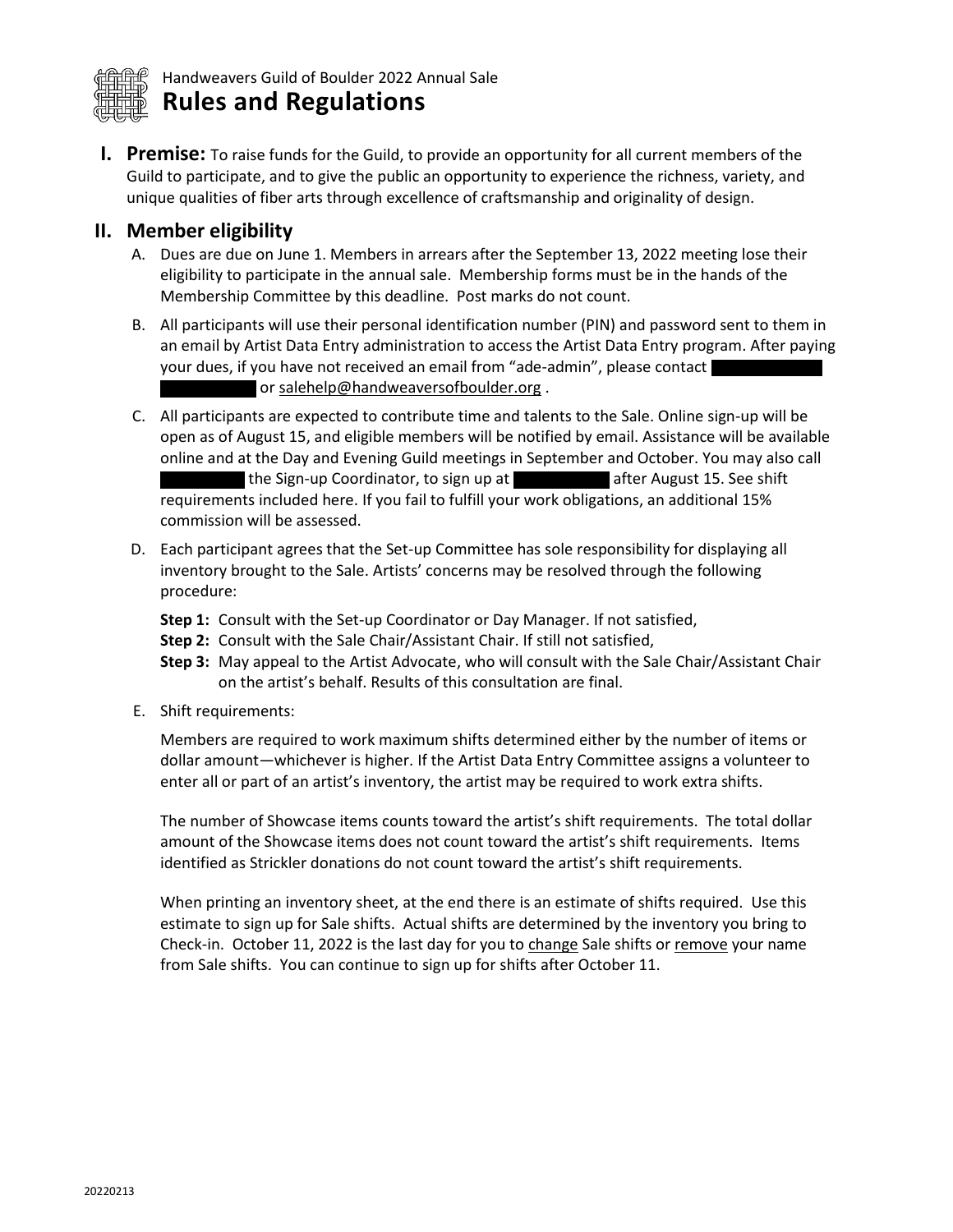| <b>Shifts</b> | # of Items  | <b>Dollar Amount</b> |
|---------------|-------------|----------------------|
| 1             | $1 - 10$    | no dollar limit      |
| $\mathcal{P}$ | $11 - 50$   | $$1 - 1,000$         |
| 3             | $51 - 100$  | $1,001 - 2,000$      |
| 4             | $101 - 150$ | $2,001 - 3,000$      |
| 5             | $151 - 200$ | $3,001 - 5,000$      |
| 6             | $201 - 250$ | $5,001 - 7,000$      |
| 7             | $251 - 300$ | $7,001 - 10,000$     |
| 8             | $301 - 350$ | $10,001 - 15,000$    |
| 9             | $351 - 400$ | $15,001 - 20,000$    |
| 10            | 401+        | $$20,001+$           |

# **III. Standards of acceptance**

**Mission statement**: The Standards of Acceptance determine the quality and type of the items presented for sale at the Handweavers Guild of Boulder Annual Show and Sale. It is our intention that we present unique, creative, hand-made products that showcase textile arts. While it is impossible to codify every possible approach to our art and craft, the Standards Committee is committed to engaging fair‐minded, experienced Guild members to uphold the standards of craftsmanship and materials that represent the public face of the HGB. The Guild strives to showcase items that exhibit artistic integrity and good design by demonstrating aesthetic order and intention through a harmony of line, color, shape, texture and other design elements. Weaving and related fiber arts are a living craft, so standards and accepted techniques may change to reflect evolving materials, techniques, and technologies.

**Protocol**: Guild members with questions about techniques and materials should meet with the Standards Committee in advance of the Sale to verify that a material or application of a technique meets the quality standards of the Guild. It is suggested that the outcome of these meetings be written down, so that no misunderstandings occur at a later date. Committee members will be available at monthly meetings and will set up times and places to meet over the summer.

**NOTE: Before coming to Check-In, member Artists are responsible for reading the Techniques and Classifications, Rules and Regulations, checking their items against Standards, and asking questions or getting feedback from Standards at the May, September, or October meetings.** Every item that is entered into the Sale will be viewed by a member of the Standards Committee at check‐in before it is made active in SimpleConsign and put onto the Sale floor.

Members of the Standards Committee reserve the right to disallow an item not meeting quality standards or technique/classification rules. Disputes between the Standards Committee and the Artist at May, September, or October meetings, or on the Day of Check-In will be resolved as follows:

- **Step 1:** The Standards worker consults with another member of the Standards committee and the Standards Coordinator.
- **Step 2:** The Artist may appeal to the Artist Advocate, who will consult with the Sale Chair on the artist's behalf. Results of this consultation are final.

#### **Standards**:

- A. All items must be created by a current member or members of the Guild.
	- 1. Collaborative works are acceptable only if all artists are HGB members. Items completed under supervision or employment of a non‐member will not be accepted.
- B. Items must possess the following criteria:
	- 1. Involve significant hand manipulation through an accepted textile technique listed in the Item Techniques and Classifications List.
	- 2. Be unique, original in concept, or of historical derivation.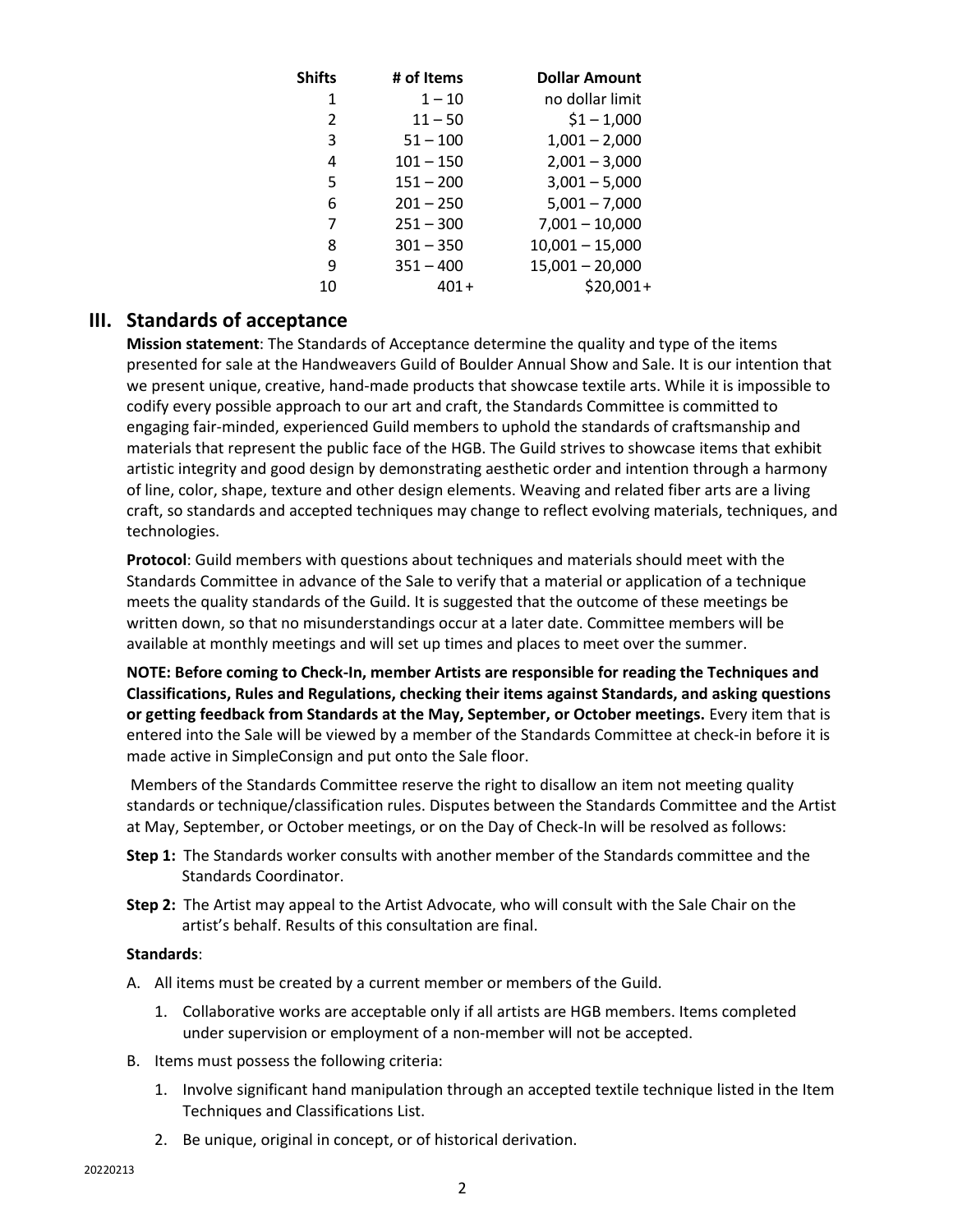- 3. Not look like it has been mass produced; items must be individually manipulated.
- 4. Be complete, professionally presented, and ready to use. Every element in the item must be securely attached with wire or thread, including anchor items such as earring and pin backs or ornament holders.
- 5. Be odorless, including processed fiber (unless item is a sachet or other item where scent is intentional. These items must be presented in sealed plastic bags.)
- 6. Be free of technical errors.
- 7. Be safe for their intended use, e.g. baby toys.
- C. Items and/or techniques that are not acceptable for this sale include, but are not limited to:
	- 1. Calendars or cards containing photocopies or representations of an artist's work.
	- 2. Plant materials being sold as dye-stuff that are not harvested by the Guild member.
	- 3. Items that have been in the Sale unchanged for the past 3 consecutive years.
		- I. If you take an item that has not sold and change it (for example, a 3-Sales unsold skein of handspun yarn can be crocheted into a new hat), the item in its new form is permissible.

**Readiness for sale:** The following rules do not pertain to the quality or type of items submitted for sale, but rather their presentation for the Sale. They are classified under the heading of "readiness for sale" and will be assessed by other members of the Guild working Sale shifts.

- A. The item must be professionally presented and ready to be displayed:
	- 1. Flat items (towels, scarves, shawls) should be ironed or pressed.
	- 2. Wall hangings must have appropriate and professional quality hanging hardware already installed so that Guild Set-up can immediately hang in the Sale and the customer can immediately hang at home.
	- 3. Skeins of yarn must be secured with at least three ties around the skein, figure-8 ties preferred. Yarn must also be labeled with yardage and total ounces.
	- 4. Unspun fiber must be labeled with the total ounces and fiber content.
	- 5. Items sold as sets must be securely tied (we recommend perle cotton with an overhand knot; see section B: Tag Attachment.)
	- 6. NO GLUE should be used for the construction of any piece for sale without additional fiber or wire used for secure attachment.
- B. Tag Attachment—tags must be firmly attached to the item. We strongly recommend using perle cotton with an overhand knot. If the tag is separated from the item, the item will be removed from the Sale floor. Tags must be fresh, clean and at least the size of a standard business card (2"x3.5"). Remove tags from other sales.
	- 1. Do not use safety pins, staples, ribbon, plastic garment tagging system, zip ties, nylon cord, fishing line, or any other material that doesn't hold a reliable knot or that might damage or snag on other items.
	- 2. For greeting cards and other bagged items, use tape to attach tags to the clear sleeves covering the cards.
	- 3. Tags on hats must be attached to the outside top of hats so that the tag is clearly visible.
	- 4. Tags on wall hangings and sculptures must be clearly visible when the item is displayed so that the customer does not need to handle the item to see the tag information.
	- 5. Tags on Jewelry and other small items: see E below.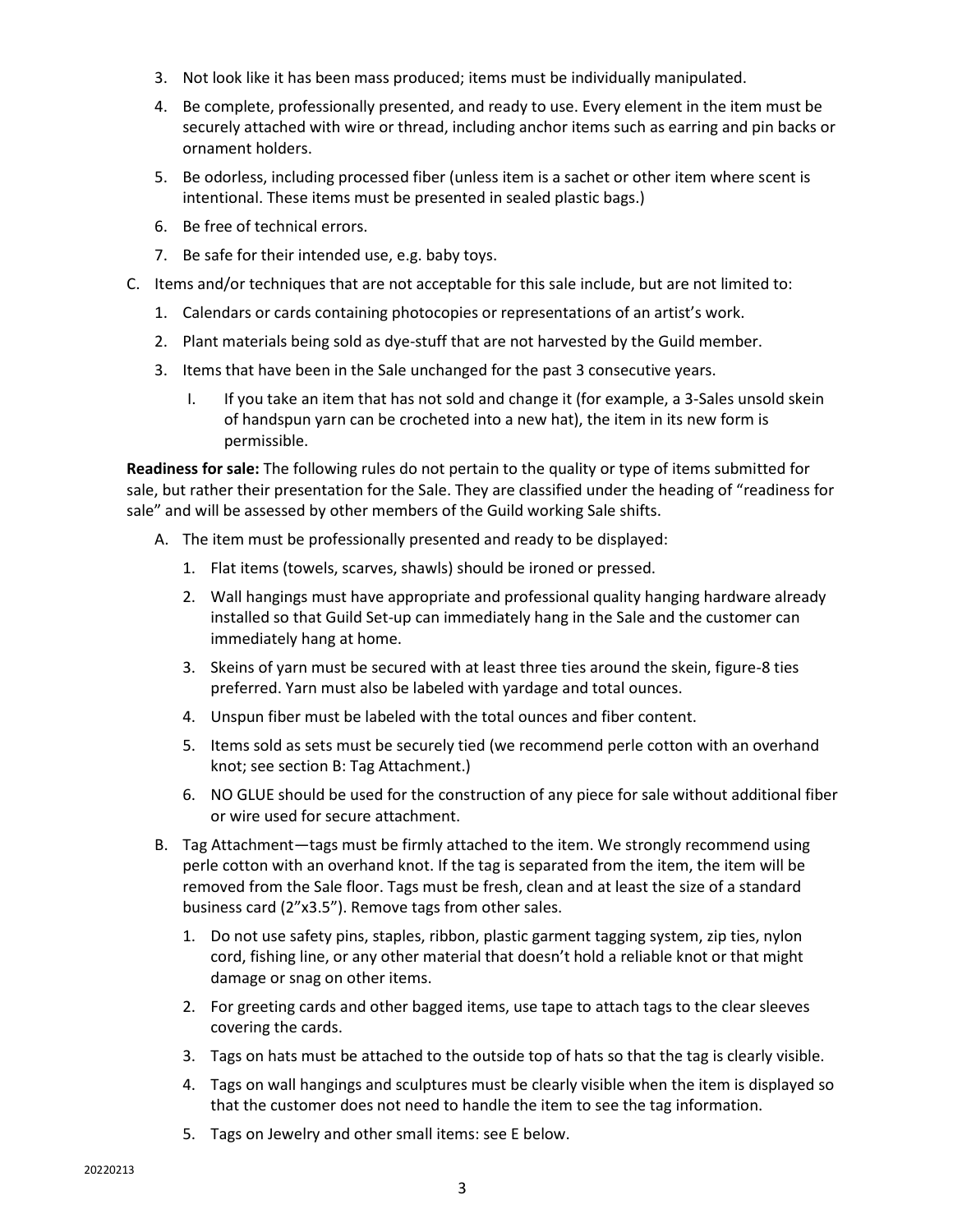- C. **ALL items MUST have care and content labels** with the sole exception of single-use items (see #1). These labels/tags need to be securely attached to each item (see B) (the information can be on the back of the sale tag, or on a separate tag).
	- 1. Items intended for single use, such as greeting cards, do not need care labels, though they do need content information.
	- 2. CARE: instruct customers on how to care for their item (ie hand wash cold, machine washable, keep out of sunlight, dust lightly, etc).
	- 3. CONTENT: Inform customers with allergies or sensitivities about what fibers and materials are in your item.
		- I. Provide ratios or percentages when applicable (ie 50% silk/50% wool).
		- II. Be as specific as possible, including the animal breed if known.
	- 4. When required by law, sew care labels onto items (the FTC requires that garments have care instructions on a permanent label; see #5 below); otherwise, include care information on the back of the tag with barcode label affixed to it, or on a separate tag.
		- I. The HGB does not consider headwear, scarves & shawls, hand- and footwear, etc to be garments, therefore these items do not require that the care labels be permanently sewn in, but rather care and content can be written on a hang tag.
	- 5. The responsibility of meeting federal, state and local guidelines rests with the artist. Official information on FTC rules can be found a[t https://www.ftc.gov/tips](https://www.ftc.gov/tips-advice/business-center/guidance/threading-your-way-through-labeling-requirements-under-textile)[advice/business-center/guidance/threading-your-way-through-labeling-requirements](https://www.ftc.gov/tips-advice/business-center/guidance/threading-your-way-through-labeling-requirements-under-textile)[under-textile](https://www.ftc.gov/tips-advice/business-center/guidance/threading-your-way-through-labeling-requirements-under-textile)
- D. Jewelry and other small items should be mounted on card stock to deter theft, with labels regarding fibers and metals used in consideration of those with allergies.
	- 1. All display cards should be well-made (no sloppy tape or glue) and sturdy enough to support the item.
	- 2. Tags should be securely connected to the display card, but should be unobtrusive so as not to detract from the artwork. In jewelry, the perle cotton connecting the tag may be long enough to be tucked under the item when displayed.
	- 3. Every element in the item of jewelry must be attached securely with wire or thread, including anchor items such as earring posts or pin backs. Glue by itself is insufficient.

# **IV. Entering your inventory items into the Artist Data Entry program**

Items must be entered into the Artist Data Entry program. Access your inventory with the Artist Data Entry program by clicking here: [www.handweaversofboulder.info/artists/](http://www.handweaversofboulder.info/artists/) and using the PIN and password provided to you in an email from Artist Data Entry administration. A Family Membership receives one PIN. Every family member entering items in the Sale uses the one PIN to enter items into the Artist Data Entry program. If you did not receive an email, go to section II. Membership eligibility, subsection B. If you have your PIN and password and are having trouble getting into the Artist Data Entry program, click here to find instructions on getting into the program and the contact for questions and problems: [http://www.handweaversofboulder.org/artists.](http://www.handweaversofboulder.org/artists)

Thursday, October 27 at midnight is the deadline for entering inventory into the Artist Data Entry program for Monday check-in. Tuesday, November 1 at 8 am, items can be entered into the Artist Data Entry program for late check-in. Thursday of the Sale at 5 pm is the deadline for entering inventory for Friday late check-in. At the check-ins, if an item is not in the Artist Data Entry program, the item is not accepted into the Sale.

If you don't have access to a computer or need assistance in entering items into the Artist Data Entry program, contact **o[r salehelp@handweaversofboulder.org.](mailto:salehelp@handweaversofboulder.org)** If the Artist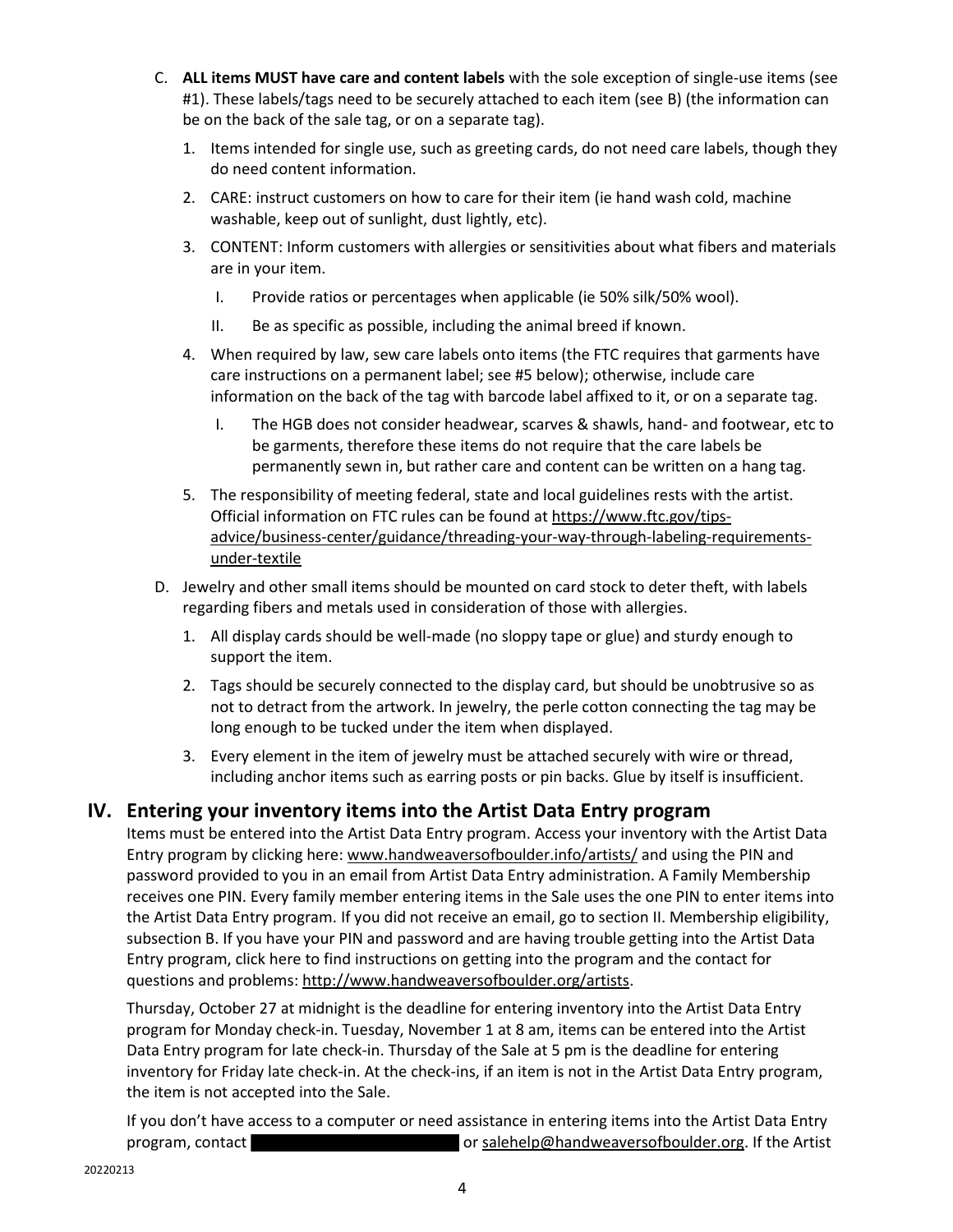Data Entry Committee assigns a volunteer to enter all or part of an artist's inventory, the artist may be required to work extra shifts.

#### **A. Unsold items from previous year's Sale**

If you have unsold regular items from last year, these items will still be in the Artist Data Entry program. If you are going to take these items to the Sale again, and all the information for the items is still correct, you can use your existing barcode labels and tags. If you want to change any information, you can edit the items, print new barcode labels, and attach them over the existing barcode labels on the items' tags.

These unsold items will not be in the Artists Data Entry program

- unsold regular items from a previous year that were not entered in last year's Sale
- unsold Showcase items
- unsold Strickler donations with a pink highlighter mark across the barcode and "Strickler Fund" stamped on the barcode label

For unsold regular items from a previous year that were not entered in last year's Sale and unsold Showcase items, you need to enter the items in your inventory, print new barcode labels, and attach them over the existing barcode labels on the items' tags.

For unsold Strickler donations with a pink highlighter mark across the barcode and "Strickler Fund" stamped on the barcode label, you need to enter the items in your inventory, print barcode labels, attach new tags to the items, and attach the barcode labels to the new tags.

#### **B. Add Inventory item**

When entering items, the program assigns the inventory numbers, and the numbers will not necessarily be consecutive.

There are regular Sale items and Showcase items.

If an item is to be donated to the Strickler Table, enter the item into your inventory in the Artist Data Entry program as a regular item with the appropriate classification and technique, and click on the 'Donate item to Strickler' checkbox. Note: At check-in, after verifying your shifts, stop at the Strickler Table. The Strickler item's tag and your inventory sheet will be stamped with "Strickler Fund". After the Strickler Table, take the item through the rest of check-in. After computer check-in, you will leave the item in the check-in area on a table designated for Strickler donations.

If you enter items into the Artist Data Entry program before Monday check-in and are bringing the items to Friday late check-in, print the barcodes and a copy of your inventory sheets by 7 pm Monday. Bring these items and your inventory sheets to Friday late check-in.

For all regular and Showcase items:

- there is a limit of 33 characters in the item description
	- $\circ$  describe the item, using enough detail, so the item and tag can be matched up if they become separated during the Sale
	- $\circ$  the technique appears on the label; do not include technique in the item description
	- $\circ$  do not include care, content and size in the item description; specify care, content, and size on the back of the tag with the barcode label affixed to it or on a separate tag
- the price doesn't have to be whole dollar amounts (e.g., 1.21 is acceptable)
- the price contains only numbers and a decimal point, no special characters like  $\zeta$ ,  $\frac{1}{6}$ ,  $\frac{1}{6}$ ,  $\frac{1}{10}$

For regular items:

the minimum price is 1.00

For Showcase items: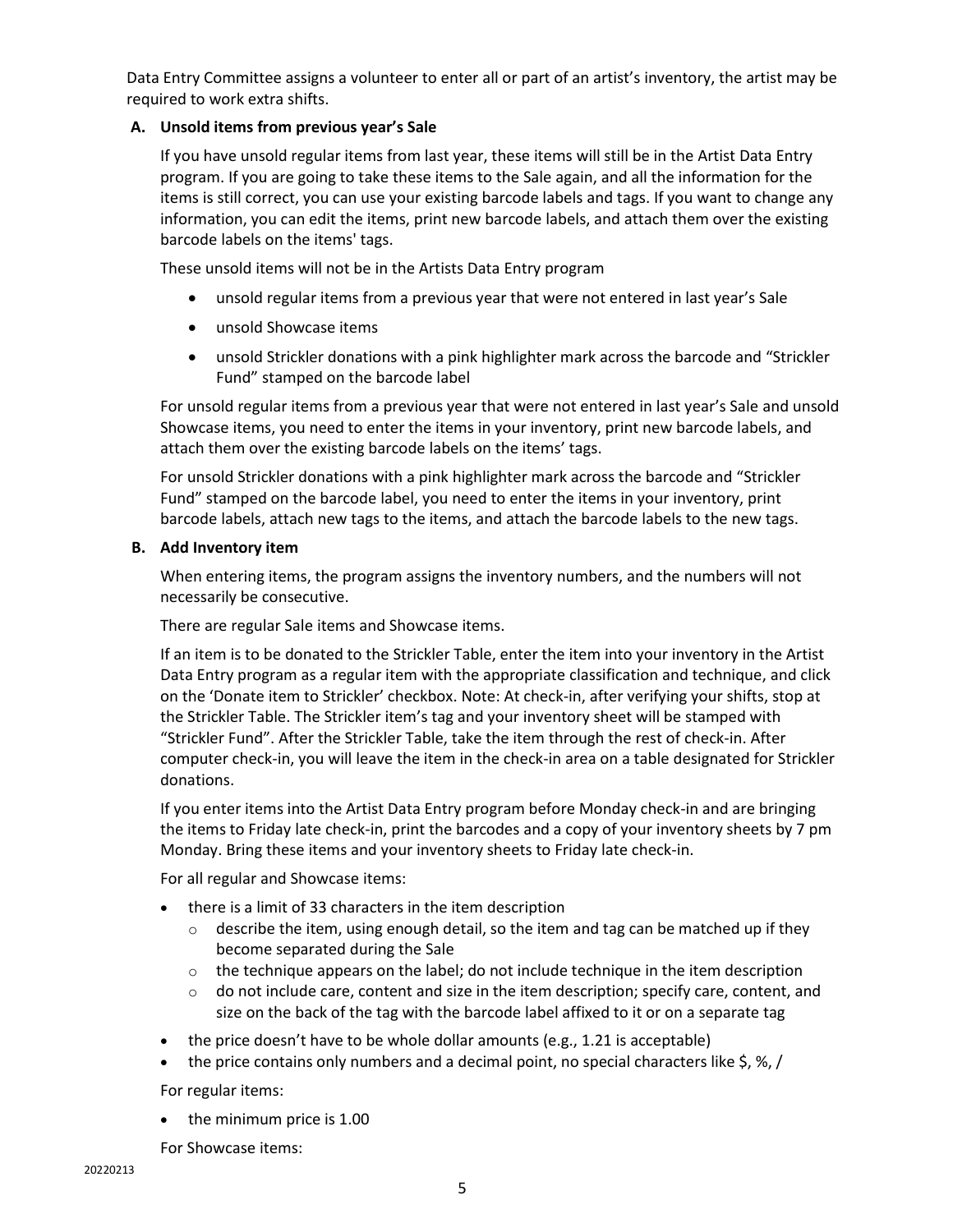- An item should not be entered into the artist's inventory as a Showcase item until the artist has received a letter stating the item has been accepted into the Showcase.
- if the Showcase item is not for sale, enter a price of 0.00; otherwise, the minimum price is 1.00

Keep pricing simple. Items that appear to be the same should be priced the same to avoid confusion.

Prices cannot be changed on items entered in the Sale or on identical items that are brought in after the Sale begins.

#### **C. Modify inventory item**

An inventory item's information may be modified before the cutoff date for entering Sale inventory by using the inventory number. Technique, Classification, Description, Price, and 'Donate item to Strickler' can be modified. An item's information can be changed over and over.

A regular item can't be modified to a Showcase item, and a Showcase item can't be modified to a regular item. The item must be deleted and entered again.

If the item already has a label, a new label must be printed following any change.

#### **D. Delete inventory item**

An inventory item can be deleted by inventory number, or the entire artist's inventory can be deleted.

# **V. Printing inventory sheets and barcode labels**

Monday, October 31, 7 pm is the deadline for you to print your inventory sheets and labels for Monday check-in. If you enter items into the Artist Data Entry program before Monday check-in and are bringing the items to Friday late check-in, print a copy of your inventory sheets and the barcode labels by 7 pm Monday. Bring these inventory sheets to Friday late check-in. Affix these barcode labels to tags on items you are bringing to Friday late check-in.

For items entered into the Artist Data Entry program starting Tuesday, November 1 at 8 am, inventory sheets and barcode labels must be printed between Tuesday, November 1 at 8 am and the Friday of the Sale at 11 am. Bring these inventory sheets to Friday late check-in. Affix these barcode labels to tags on items you are bringing to Friday late check-in.

Also, you can request that the Guild printing location print your inventory sheets and barcode labels. Inventory sheets and labels printed at the Guild printing location will be mailed to the artist or will be available at a table at check-in. Sunday, October 30, 4 pm is the deadline for requesting the Guild Printer to print inventory sheets and barcode labels.

#### **A. Inventory sheets and labels for Monday check-in**

Requests received before Friday, October 21 noon will be printed and mailed to the artist.

Requests received between Friday, October 21 noon and Sunday, October 30, 4 pm, will be held for the artist at the first check-in table the morning of check-in. The Guild Printer will confirm by email or phone that the artist needs to pick up the inventory sheets and labels from the first check-in Table prior to checking in inventory.

#### **B. Inventory sheets and labels for Friday morning late check-in**

Requests must be received between Tuesday, November 1 at 8 am and the Thursday of the Sale at 4 pm. After processing a request, the Guild Printer will confirm by email or phone that the artist needs to pick up inventory sheets and labels from the first check-in Table prior to checking in inventory.

#### **C. Printing inventory sheets**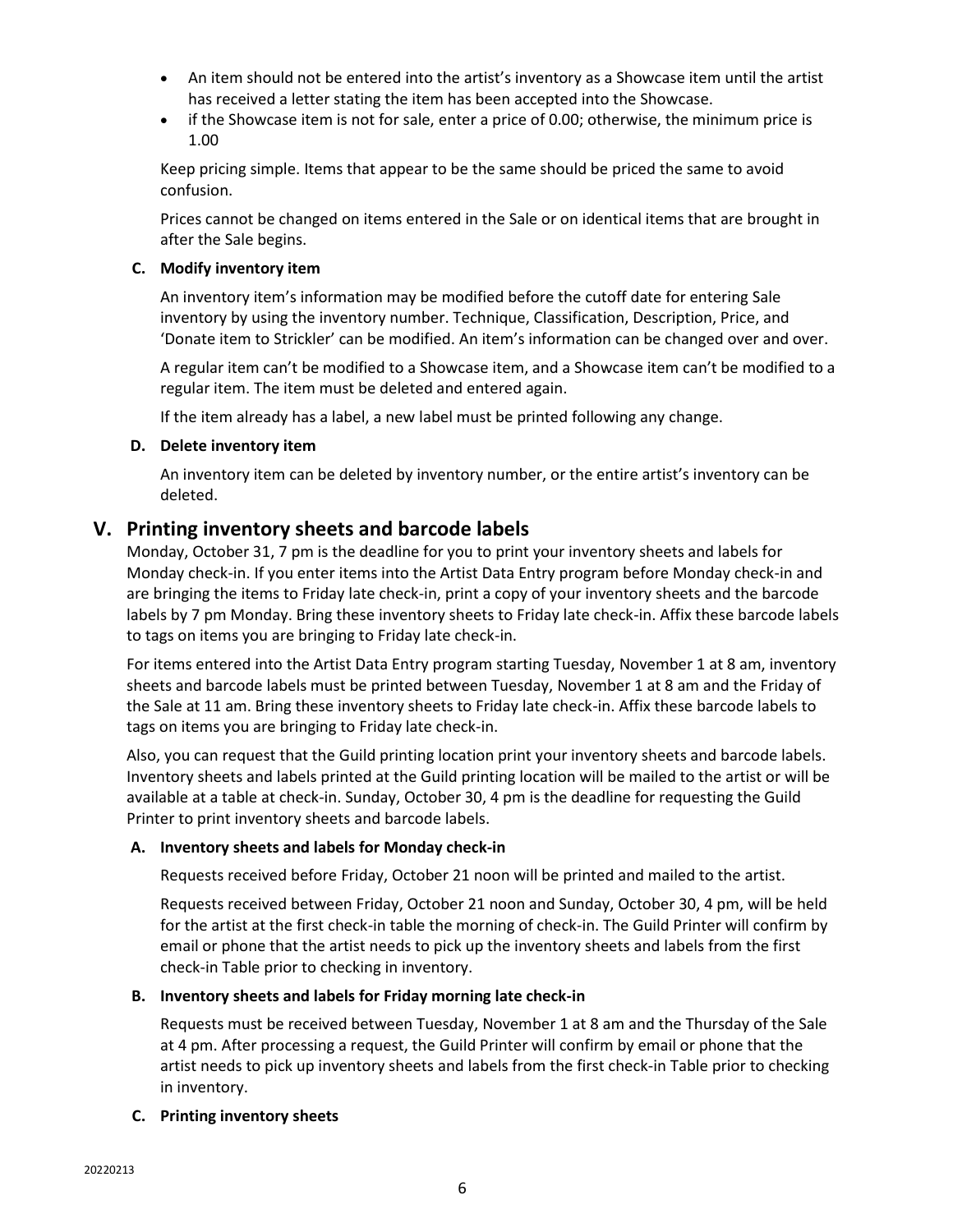An inventory sheet containing all of the items for the Sale must be printed from the Artist Data Entry program and brought to check-in. This inventory sheet will have the total number of items and total dollar amount on the last page. The totals will be split between regular items, Showcase items, and Donations to Strickler items. These totals will be used to verify shift requirements and should be checked for their accuracy. The last page has an estimate of shifts required, the estimate is for planning purposes only. Actual shifts will be determined by the inventory brought to Check-in.

Screen captures or pictures of the Artist Data Entry screens will not be accepted.

On the inventory sheet, if a Showcase item doesn't have a classification number of 95, the Showcase item's price is included in the total value of the regular items and may affect the artist's number of shifts. For Showcase items that have a price of 0.00 (not for sale), the inventory sheet will have a price of "NFS".

Items checked as Donate item to Strickler will have "(STRICKLER DONATION)" in the descriptions of the items.



**Handweavers Guild of Boulder** 

Annual Sale Inventory Sheet 81019 Mimi Pruebas

|       | <b>Item</b> |                | Item                                     |                |
|-------|-------------|----------------|------------------------------------------|----------------|
| Inv#  | Class#      | Tech#          | <b>Description</b>                       | <b>Price S</b> |
| 55640 | 95          | 9              | A Sleeping Osprey at Sunset              | <b>NFS</b>     |
| 55653 | 15          | $\overline{9}$ | Squash colored band necklace             | \$35.00        |
| 55654 | 30          | $\overline{4}$ | (STRICKLER DONATION)<br>Red Crochet Cape | \$95.00        |
| 55655 | 32          | 9              | Little black dress                       | \$175.00       |
| 55656 | 95          | $\overline{4}$ | Baby birds on wing                       | \$285.00       |

Summary of all pages: Regular items: 2 --- total value: \$210.00 Showcase items: 2 --- total value: \$285.00 Donations to Strickler items: 1 --- total value: \$95.00 ESTIMATED shifts required: 1 --- based on 4 items and value of \$210.00

#### **D. Printing barcode labels**

For each item, a barcode label is affixed to a tag.

Barcode labels can be printed at home on

- sheets of white standard address labels  $(1'' \times 2.5/8'')$  30 per page. Examples of standard address labels are Avery 8460 or 8160, or labels that refer to Avery template 5160/5260.
- sheets of white plain paper, cut to label size, and glued to tags.
- full sheet labels and cut to label size. An example of full sheet labels is Avery 5165 (8 $\frac{1}{2}$  x 11" shipping labels)
- standard white or ivory business cards  $(2'' \times 3 \frac{1}{2''})$  10 per page, uncoated or matte finish. Examples of standard business cards are Avery 8371 or 5371.

#### **Purchase of standard address labels or full sheet labels or standard business cards is the responsibility of the artist.**

See Artist Data Entry program tutorial for instructions on printing barcode labels at home.

For Showcase items that have a price of 0.00 (not for sale), the labels will have a price of "NFS".

One label using a specific inventory number, some labels using selected inventory numbers, or all labels, can be printed at one time. Labels can be reprinted.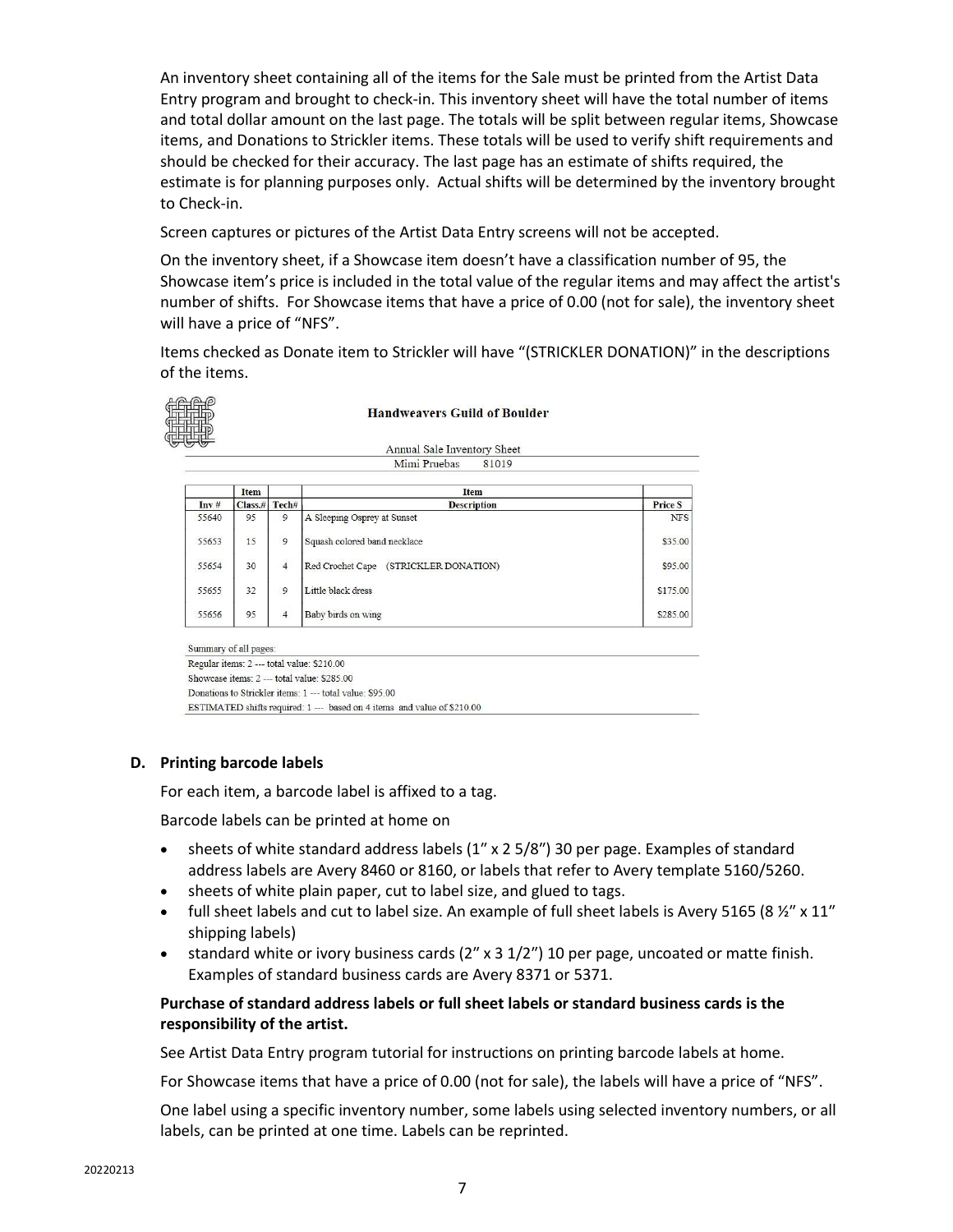Labels printed at home and at the Guild printing location are formatted like this:

| <b>PIN</b>                                                                              | Artist first name | Artist last name |  |  |  |
|-----------------------------------------------------------------------------------------|-------------------|------------------|--|--|--|
| Inventory#                                                                              | Item description  |                  |  |  |  |
| barcode                                                                                 |                   | Price            |  |  |  |
| Item Classification # Item Classification Description-Technique Description Technique # |                   |                  |  |  |  |

Sample label for regular item, which is also a label for an item to be donated to Strickler:



Sample labels for Showcase items:



# **VI. Tags**

A tag with the appropriate barcode label affixed to it must be used on every item entered in the Sale, including Christmas ornaments and jewelry.

The tag must be at least the size of a standard business card  $(2'' \times 3 \frac{1}{2''})$ . Examples of standard business cards are Avery 8371 or 5371. **Purchase of the business card size cards is the responsibility of the artist.**

The tag with the barcode label will not be removed from the item when the item is sold. You may affix the barcode label to the back or outside of your own artist tag, or affix the barcode label to a business card.

For information on item presentation, tag attachment, and requirement for care and content, see Section III. Standards of acceptance, Readiness for sale.

# **VII. Inventory check-In**

At the Monday check-in and Friday late check-in, if an item is not in the Artist Data Entry program, the item is not accepted into the Sale.

- Thursday, October 27 at midnight is the deadline for entering inventory into the Artist Data Entry program. Monday, October 31 at 7 pm is the deadline for printing inventory sheets and barcode labels for Monday check-in.
- Thursday of the Sale at 5 pm is the deadline for entering inventory for Friday late check-in. Friday of the Sale at 11 am is the deadline for printing inventory sheets and barcode labels for Friday late check-in.

Check-in day is Monday, October 31, from 2 pm to 6 pm. To check in from 6 pm to 7 pm, make arrangements with [saletech@handweaversofboulder.org](mailto:saletech@handweaversofboulder.org) before October 17**. Note: Members with**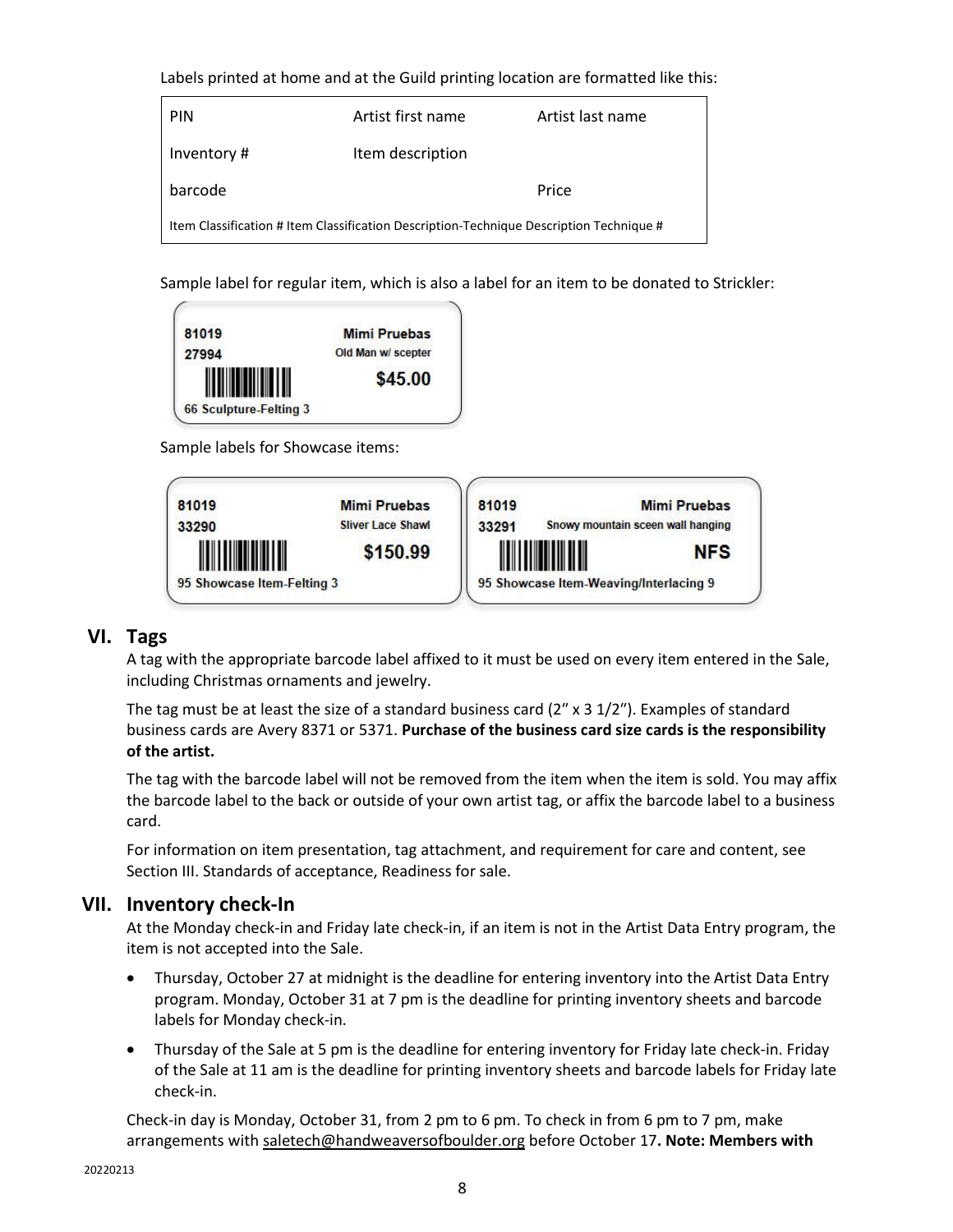#### **more than 200 items must contact [saletech@handweaversofboulder.org](mailto:saletech@handweaversofboulder.org) to make an appointment to check in.**

**At Monday check-in** an item may not be accepted because it needs repair. After the item is repaired it must come back through Monday check-in.

- Do not bring children to check-in.
- Please be as organized as possible at check-in: have the W-9 form filled out completely, the checkin list with Stop 1 disclaimer signed, all inventory sheets printed from the Artist Data Entry program, tags affixed to items with barcode labels and care and content, and your physical inventory arranged in numerical order, to the best of your ability, in order for check-in to flow smoothly.
- For a Family Membership only one W-9 form is submitted; all sales are associated with this social security number.
- Members may not remove any items from the Sale floor prior to checkout. Sold Showcase items may be picked up after noon on the last day of the Sale.
- During set-up or the Sale, some items may be removed for non-compliance, errors, lost tags, poor workmanship or damage. Every effort will be made to notify you of such actions; however, you are ultimately responsible for checking the area reserved for removed inventory.

Additional inventory check-in day is Friday, November 4, from 9 am to 11 am. You may only check in inventory on this day if you already have inventory checked in on October 31.

**At Friday late check-in** an item may not be accepted because it needs repair. After the item is repaired it must come back through Friday late check-in.

- Do not bring children to check-in.
- Please be as organized as possible at check-in: have the check-in list with Stop 1 disclaimer signed, all inventory sheets printed from the Artist Data Entry program, tags affixed to items with barcode labels and care and content, and your physical inventory arranged in numerical order, to the best of your ability, in order for check-in to flow smoothly.

# **VIII. Inventory checkout**

At checkout, the artist picks up unsold Strickler items.

**Any claim of loss of inventory must be made before leaving the Sale venue.** If you want to be compensated for items on the Unsold Item Report that are not found, all your items must go through a physical inventory check in order to identify all missing items.

Checkout occurs one and a half hours after the Sale closes on Sunday afternoon, November 6. Do not arrive for checkout before 4:30 pm. Printing of unsold inventory lists by check-out workers should be completed shortly after 4 pm. Checkout time is 4:30–6 pm for all members.

 $\circ$  If you need to check out later than 6 pm, make arrangements with [saletech@handweaversofboulder.org](mailto:saletech@handweaversofboulder.org) before Sunday, November 6**.**

# **IX. Commission**

The Guild retains a 25% sales commission. You will receive a check for 75% of your sales, less any penalty (see **II.C. Member Eligibility**), by the end of the calendar year. 1099 forms will be mailed as required by the IRS, by the IRS deadline.

# **X. Disclaimer**

The Guild will pay the wholesale price (price minus commission) for stolen items, per Colorado law. The Guild cannot be responsible for any damage or alteration to any items in the Sale. Participants give the Guild permission to take photographs of any items in the Sale to be used for future postcards or promotional literature.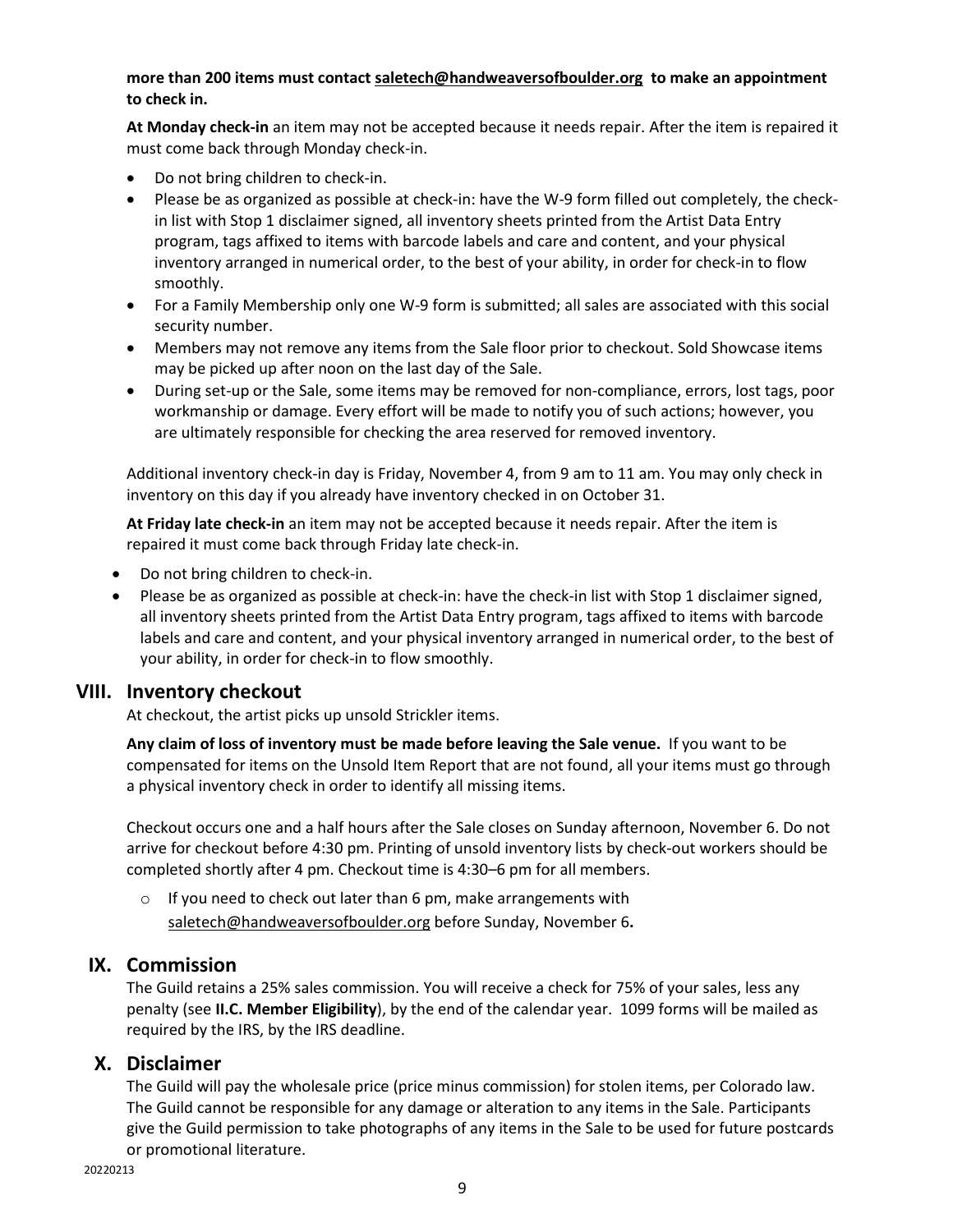# **XI. Important information**

The Sale information is changed each year to reflect current dates and names and new ideas evolved from past experiences. Study it carefully and direct any questions and/or ideas to Sale Committee members.

All sales are final. If a customer comes to the Guild about a problem with a purchased item, the Sale Chair will be contacted. The Sale Chair, Standards Coordinator, and Artist Advocate will work with the artist to come to a resolution to the problem such as repairing, replacing or other means. The Guild will not issue refunds.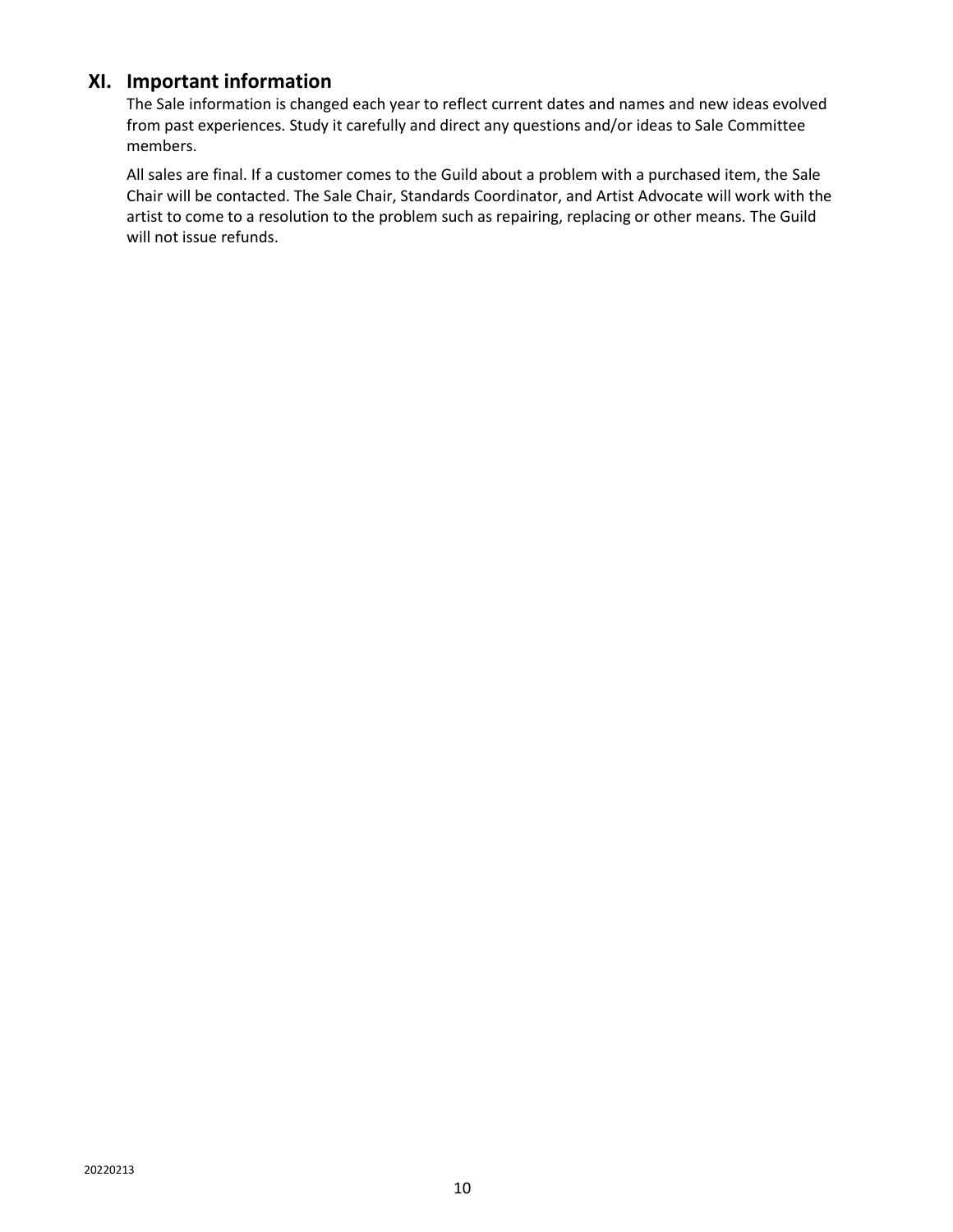# **Item Classification List** – last revised 2020

## **Accessories**

- Bag—includes purses, totes, shopping bags, shoulder bags, evening bags, lunch bags, and small cases
- Hair Decoration
- Belt—includes sash, tie belt, obi, cummerbund, and waist ribbons
- Ring
- Earrings
- Necklace
- Pin—jewelry pin
- Jewelry Set
- Shoelaces, Suspenders, Ties—includes bolos and neck ribbons
- Bracelet

#### **Baby and Children's Items**

- Baby Blanket or Quilt
- 21 Baby Clothes—includes all baby clothing, booties, mittens, sweaters, one‐piece suits ,etc.
- Children's Clothing—includes everything for children's wear
- Dolls intended for children's use (seeSculpture#66)
- Doll Clothes & Accessories
- Toy—includes balls, stuffed and stick animals

#### **Clothing**

- Cape—includes below knee cocoons
- Coat
- Dress
- Ensemble—includes outfits of skirts, pants, culottes, dresses with tops, jackets, vests, coats, etc.
- Hat—includes caps, cloches, berets, ear bands, hat bands
- Jacket—includes hip‐length capes, cocoons, bed jackets
- Mittens, Gloves, Muffs, Wrist Warmers
- Mitten and Hat Set
- Pants
- Ruana and Poncho
- Scarf or Muffler
- Scarf Set
- Shawl, Stole, Shrug
- Footwear—includes moccasins, slippers, booties
- Skirt
- Socks—includes stockings and leggings

- Sweater
- Apron
- Top—includes blouse, shirt, pullover, tunic, camisole, light jacket
- Vest—waist, hip or ankle length

#### **Home Accessories**

- Afghan—includes throws, small functional quilts
- Bell Pull
- Basket, Bowl—includes functional, decorative, sculptural, wall
- Blanket—includes functional quilts, bedspreads, bedcovers, throws
- Coasters, Mug Rugs, Mug Warmer
- Napkins
- Pillow
- Placemats(2)
- Placemats(4)
- Placemats (6)
- Placemats with Napkins
- Placemats with Runner
- Misc. Kitchen Item—includes potholders, dish cloth, tea cozy, bun warmer, etc.
- Rug—includes designer wall and floor rugs
- Runner—includes single decorator or table mats, dresser scarves
- Sculpture—includes stuffed decorative animals, dolls, shapes
- Towel—includes dish towels, hand towels, bath towels
- Wall Hanging—includes framed or unframed weavings, samplers, wall quilts, transparencies
- 70 Weed Weaving—free-standing or wall pieces woven with grasses, flowers, or plants
- Wreath
- Mat—includes bath mats, rag rugs, bench mats but not placemats
- Table Cloth
- Misc. Seasonal Item—includes Christmas tree skirts and other accessories
- Misc. Home Item—includes felt/dryer balls, neck/eye soothers, soap

## **Miscellaneous**

- Textile Book, DVD, and Pattern
- Bookmark
- Card—includes stationery and notepaper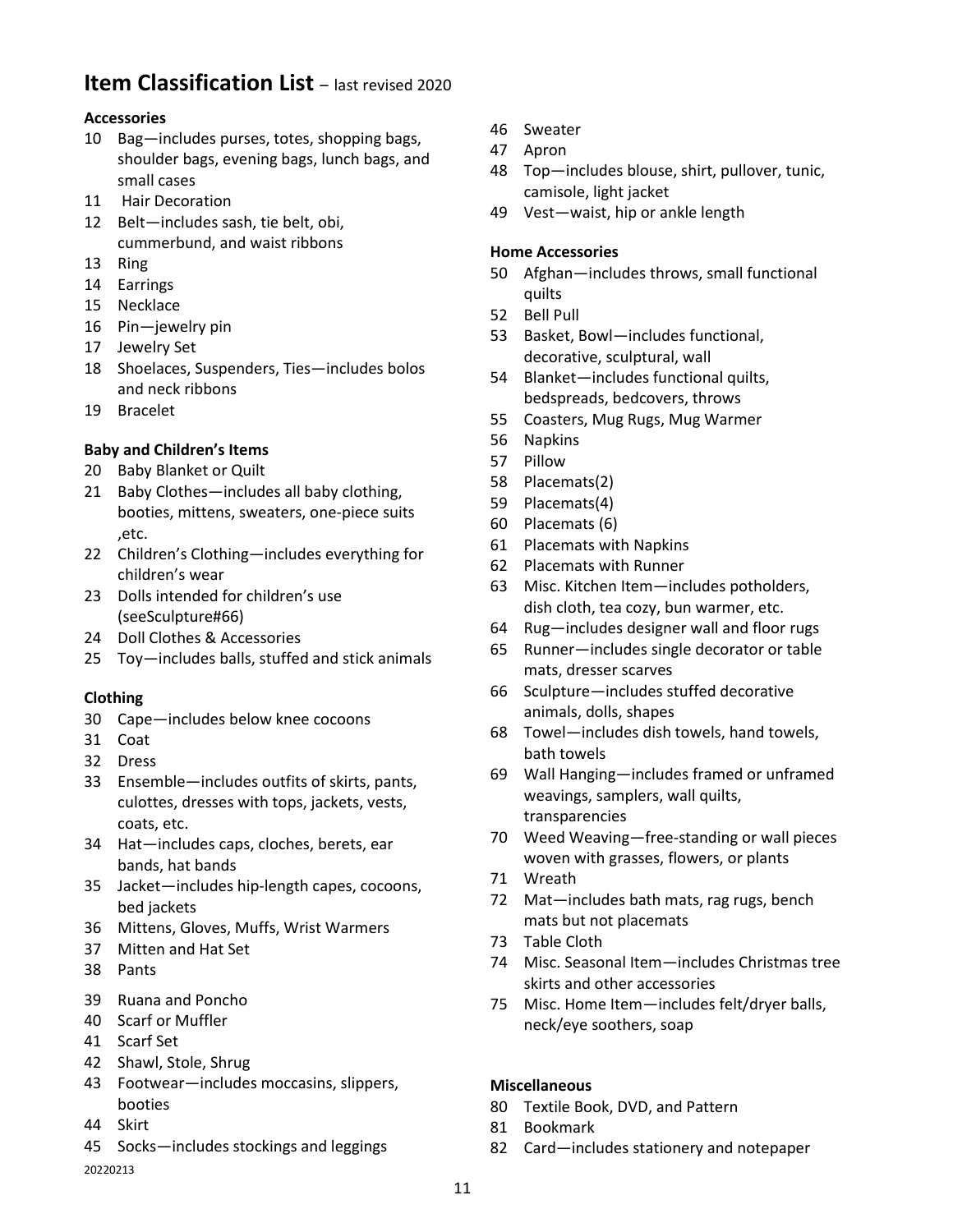- 83 Chest, Box, Case, Cover—includes eyeglass, checkbook, needle, tissue, notebook
- 84 Chair or Footstool
- 85 Key Ring
- 86 Magnet
- 87 Ornament—includes all holiday decorations, hanging or standing
- 88 Pin Cushion
- 89 Sachet, Small pillow/bag—includes any container with aromatic dried vegetation; a container that holds a treasure/surprise
- 90 Yardage—includes fabric by the yard or piece 91 Yarn
- 92 Pet Accessory—includes collars, leashes, and garments
- 93 Fiber—includes prepared fiber, clean fleece (no raw fleeces)
- 94 Cultivated Dye Plants
- 95 Members Showcase item
- 96 Handmade textile tools—handmade tools made out of wood, leather, or other Standards-approved material that directly relate to creation of one of the above textile techniques—all tools must be approved by Standards by October 1, 2022
- 99 Other Item—item does not fit into any of the preceding classifications – the item must be approved by Standards by October 1, 2022.

Contact the Standards Committee for questions about the classification for an item, standards@handweaversofboulder.org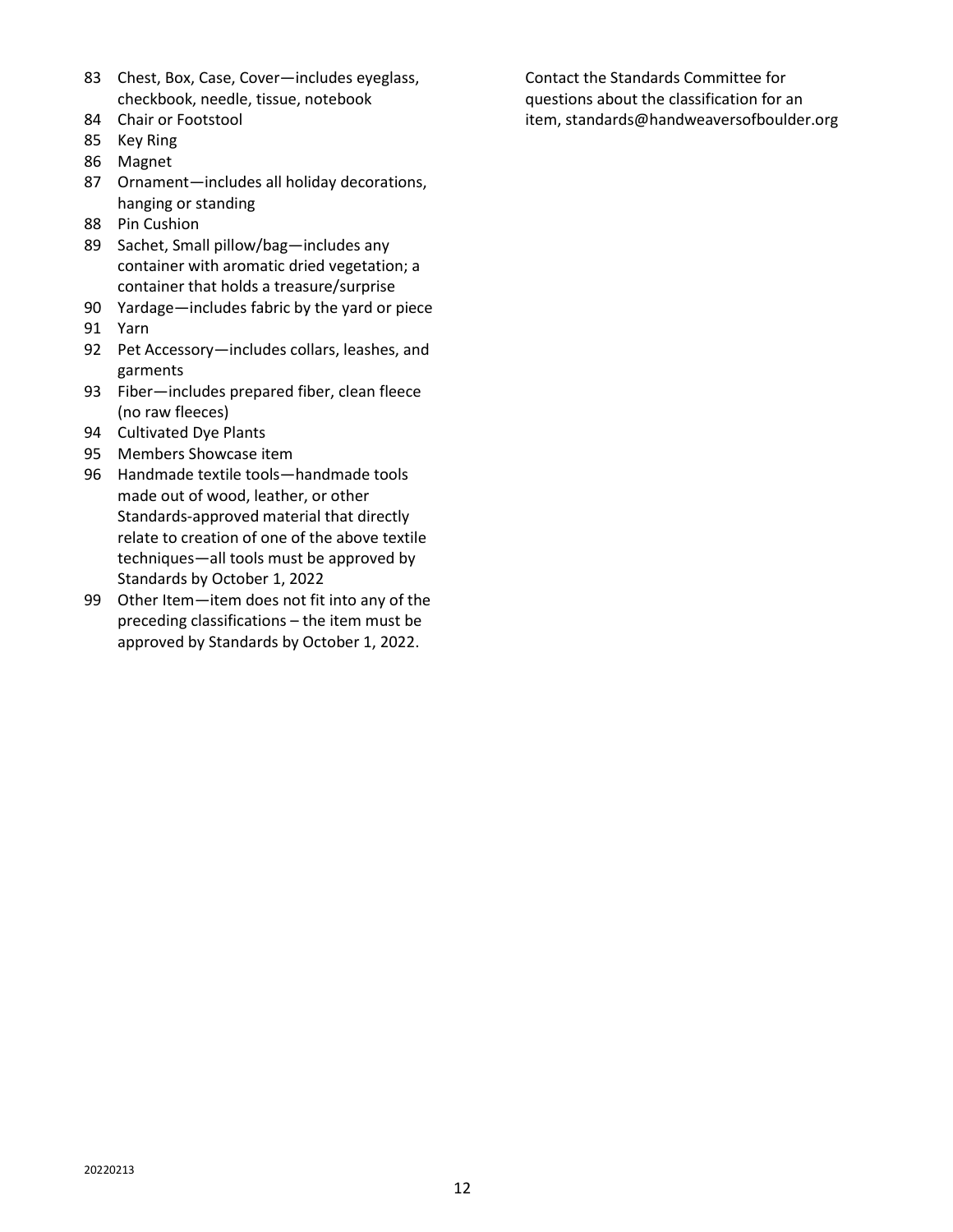# **Technique List** – last revised 2020

# **0. Quilting/Piecing/Applique**

- a. Piecing: making a new piece of whole fabric out of smaller pieces of fabric, arranging them in an intentional and artistic way. Construction of an item is not piecing.
- b. Quilting: sewing three layers (quilt top, middle batting/wadding layer, backing) of fabric using stitches, not tied. Quilting serves three purposes: to secure three layers to each other; to add beauty and design to finished quilt; to trap air within quilted sections, making the quilt as a whole warmer than its parts. (nationalquilterscircle.com)
- c. Applique must be stitched.
- d. Plain sewing of commercial fabrics or the use of commercial sewing patterns, without additional manipulation through other accepted techniques, is not allowed.

# **1. Bead/Wire Weaving and wrapping**

- a. Beadwork technique in which seed beads are woven together using thread to create a flat 'fabric' or a 3-dimentional shape. (edited from beadaholique.com) Techniques include peyote, brick, and square stitch, as well as daisy chain and Right-Angle weave (interweave.com/article/beading/)
- b. Wire-wrapping must include some interlacement, and not be solely spiral wrapping.
- c. Beads simply strung on wire or thread is not allowed.

# **2. Embroidery/Stitching**

a. Hand-stitched decoration using a needle to apply thread and other materials to fabric.

## **3. Felting**

- a. Permanent interlacement of wool and other fibers by means of (1) hot water, soap, and agitation or (2) needle-felting.
- b. Felting fiber to interact and combine with woven fabric (ie nuno felting) is allowed.
- c. Machine felted commercial items/fabric (sweaters, etc) must have an additional technique applied. Piecing by itself is not sufficient.

# **4. Hand knit/crochet**

# **5. Lace/Knotting**

a. Includes bobbin-lace, macramé, tatting.

# **6. Painting/Dyeing**

- a. Techniques must be applied to fabrics (including hand-made paper, see #7).
- b. Includes resist-dyeing techniques such as wax resist/batiking and stitch-resist such as shibori. Includes marbling on fabric.
- c. Dyeing must show artistic intention and technique, and cannot be simple dip-dyeing resulting in uniform color that could be mistaken for commercial fabric.
- d. Paint can be a method of application (silk painting) or paint applied to the surface of fabric for intentional and artistic effect (block printing).
- e. Tie-dye items must show artistic intent, not resemble a commercial commodity, and be approved by Standards by Oct 1, 2022.

# **7. Handmade Paper**

- a. Handmade from pulp, mould and deckle by the Artist.
- b. Items made from commercial paper are not allowed, unless an additional accepted technique has been to applied to it. Dyeing, stamping, or marbling on commercial paper is not, by itself, allowed.

# **8. Handspinning**

a. Yarn created by hand by means of a spindle, wheel, e-wheel, charkha or other twist-adding device. Yarn must be suitable for further handworking.

#### **9. Weaving/Interlacement**